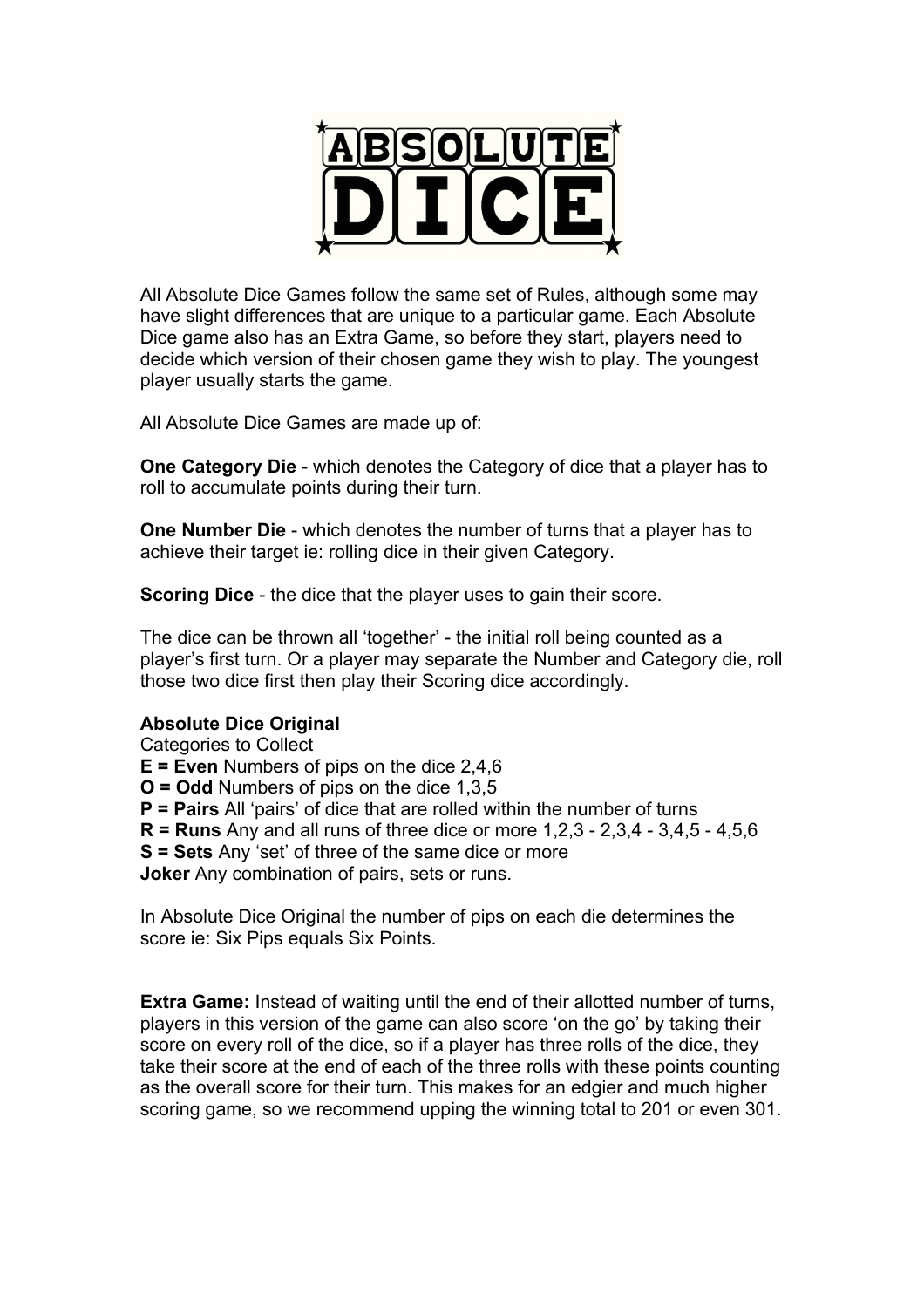## **Absolute Dice Word**

Players may make as many words as they like from their scoring dice, but once the letters have been used and set aside, they cannot be re-used within a turn ie: Letters can't be used twice in the same word. However if a player decides that they no longer wish to keep a word from a previous turn, then they can use those dice again on the next roll.

For example if a player rolls **J G P E L O W D** and their category is Animals with three turns, they may make DOG with the first turn, then roll the other five letters again to see if they can make another word or words until they have used up their three turns. If a player has three rolls of the dice, but manages to make words using all eight letters within two rolls, they can rest there and take their score.

As with a couple of other well known word games players can decide for themselves if the same word can be used twice in any given game.

**Extra Game:** As with Absolute Dice Original, Absolute Dice Word can also be played to score on each roll of the dice. Some players may find that this is a little trickier and more time consuming to do, however for a faster and more light hearted game play, players could choose to keep words to a three letter maximum.

**Absolute Dice Sport, Christmas, Holiday**, **Love**, **Halloween** etc are all 'themed' games. These games also consist of a Category Die, Number Die and Scoring Dice, however, one of the scoring dice has a Silver icon and one has a Gold icon. All scoring dice have a value of one point. When a silver icon is rolled a player doubles the points of their overall score, and when a gold icon is rolled a player receives triple points on their overall score. If the only scoring die that a player happens to roll is either a silver or gold icon die, they gain two or three points respectively.

All games (with the exception of Absolute Dice Kids) play up to 101 points.

**Extra Games** using Absolute Dice Halloween as an example of game play, these Extra Game plays can be used as a Rule model for a whole game, or any or all variations can be played within one game, with players choosing how to achieve their score.

The player rolls all the dice together which counts as the players first turn. The player then has four choices of how to achieve their score.

Play 1: The Player keeps the score of the dice rolled ie: If the player has rolled a Gold pumpkin and has four other pumpkins they can 'stick' - tripling their score to keep 15 points.

Play 2: The player can choose to use the Number and Category dice to play and score in the usual way, which they would probably choose to do if they roll a 5 or 6 on the Number Die.